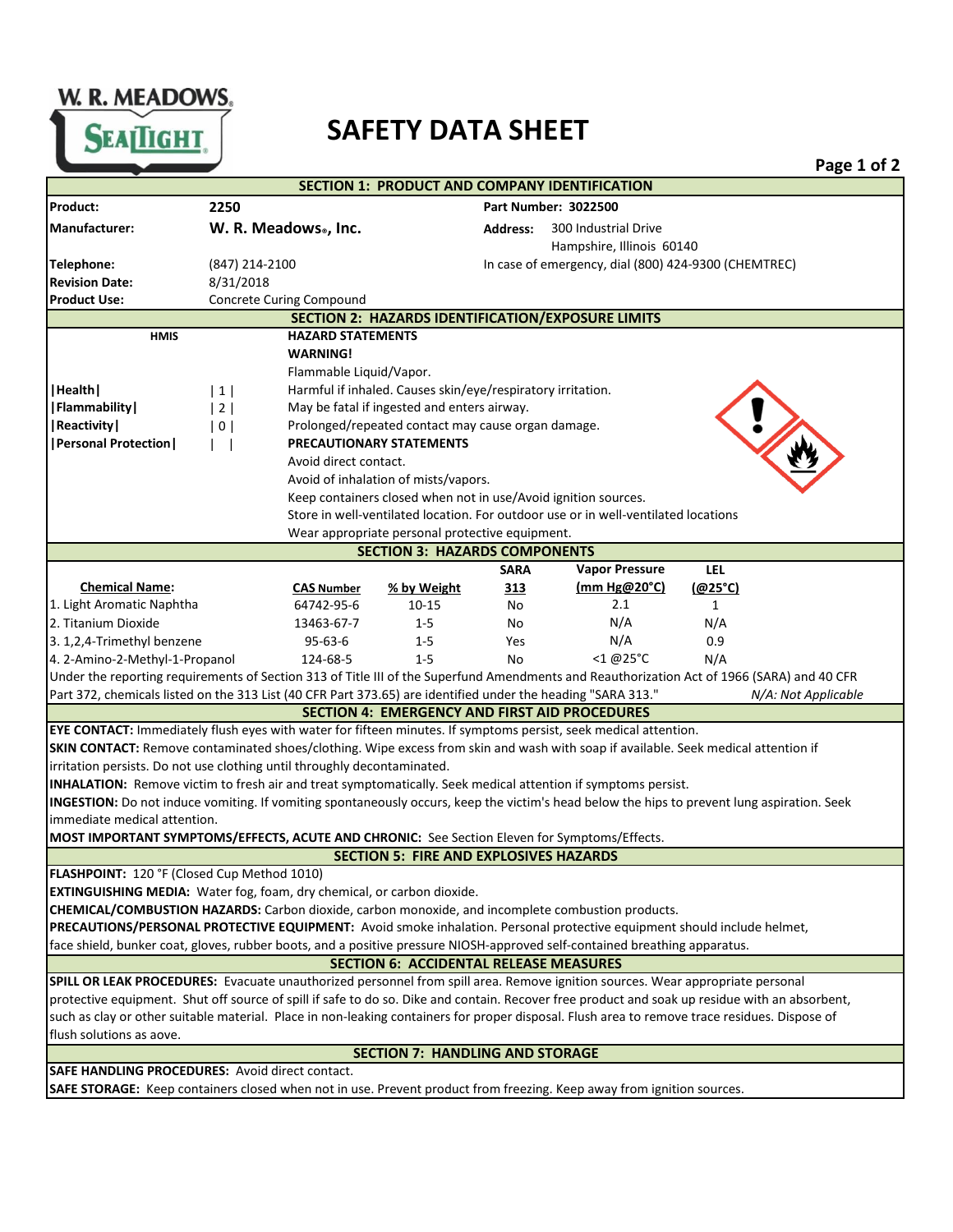## **SAFETY DATA SHEET**

| Date of Preparation: 8/31/18                                                                                                             |                                                                                                                                        | Page 2 of 3                         |                                               |                          |                        |                                       |                                       |             |  |  |  |  |
|------------------------------------------------------------------------------------------------------------------------------------------|----------------------------------------------------------------------------------------------------------------------------------------|-------------------------------------|-----------------------------------------------|--------------------------|------------------------|---------------------------------------|---------------------------------------|-------------|--|--|--|--|
| <b>SECTION 8: EXPOSURE CONTROLS/PERSONAL PROTECTION</b>                                                                                  |                                                                                                                                        |                                     |                                               |                          |                        |                                       |                                       |             |  |  |  |  |
|                                                                                                                                          |                                                                                                                                        |                                     | <b>OSHA</b>                                   |                          | <b>ACGIH</b>           |                                       |                                       |             |  |  |  |  |
| <b>Chemical Name:</b>                                                                                                                    | <b>PEL</b>                                                                                                                             | <b>PEL/CEILING</b>                  | <b>PEL/STEL</b>                               | <b>SKIN</b>              | TWA                    | <b>TLV/CEILING</b>                    | <b>TLV/STEL</b>                       | <b>SKIN</b> |  |  |  |  |
| 1. Light Aromatic Naphtha                                                                                                                | N/E                                                                                                                                    | N/E                                 | N/E                                           | N/E                      | N/E                    | N/E                                   | N/E                                   | N/E         |  |  |  |  |
| 2. Titanium Dioxide*                                                                                                                     | N/A                                                                                                                                    | N/A                                 | N/A                                           | N/A                      | N/A                    | N/A                                   | N/A                                   | N/A         |  |  |  |  |
| 3. 1,2,4-Trimethyl benzene                                                                                                               | 25 ppm                                                                                                                                 | N/E                                 | N/E                                           | N/E                      | 25 ppm                 | N/E                                   | N/E                                   | N/E         |  |  |  |  |
| 4. 2-Amino-2-Methyl-1-                                                                                                                   |                                                                                                                                        |                                     |                                               |                          |                        |                                       |                                       |             |  |  |  |  |
| Propanol                                                                                                                                 | N/E                                                                                                                                    | N/E                                 | N/E                                           | N/E                      | N/E                    | N/E                                   | N/E                                   | N/E         |  |  |  |  |
| This material is in solution. No exposure is anticipated unless the product is dried/abraded.<br>N/E: Not Established                    |                                                                                                                                        |                                     |                                               |                          |                        |                                       |                                       |             |  |  |  |  |
| <b>ENGINEERING CONTROLS:</b> Use with adequate ventilation. Use explosion proof equipment as required.                                   |                                                                                                                                        |                                     |                                               |                          |                        |                                       |                                       |             |  |  |  |  |
| PERSONAL PROTECTIVE EQUIPMENT: Safety glasses, chemical-resistant gloves.                                                                |                                                                                                                                        |                                     |                                               |                          |                        |                                       |                                       |             |  |  |  |  |
| <b>SECTION 9: PHYSICAL AND CHEMICAL PROPERTIES</b>                                                                                       |                                                                                                                                        |                                     |                                               |                          |                        |                                       |                                       |             |  |  |  |  |
| <b>BOILING POINT: 212 °F</b>                                                                                                             |                                                                                                                                        | <b>VAPOR DENSITY:</b> $> 1$ (Air=1) |                                               |                          |                        | % VOLATILE BY VOLUME: N/E             |                                       |             |  |  |  |  |
| <b>EVAPORATION RATE: &lt;1 (Ether =1)</b>                                                                                                | pH LEVEL: Not Established.                                                                                                             |                                     |                                               | % VOLATILE BY WEIGHT: 61 |                        |                                       |                                       |             |  |  |  |  |
| <b>WEIGHT PER GALLON: 8.50</b>                                                                                                           |                                                                                                                                        | PRODUCT APPEARANCE: White Liquid    |                                               | VOC CONTENT: 290 g/L     |                        |                                       |                                       |             |  |  |  |  |
| <b>ODOR:</b> Mild Organic                                                                                                                |                                                                                                                                        | <b>ODOR THRESHOLD: N/D</b>          |                                               |                          |                        | <b>MELTING/FREEZING POINT: N/D</b>    |                                       |             |  |  |  |  |
| <b>FLASH POINT: See Section 5</b>                                                                                                        |                                                                                                                                        | <b>FLAMMABILITY: N/D</b>            |                                               |                          |                        | UEL/LEL: N/D                          |                                       |             |  |  |  |  |
| <b>VAPOR PRESSURE: N/D</b>                                                                                                               | <b>RELATIVE DENSITY: N/D</b>                                                                                                           |                                     |                                               |                          | <b>SOLUBILITY: N/D</b> |                                       |                                       |             |  |  |  |  |
| <b>PARTITION COEFFICENT: N/D</b>                                                                                                         |                                                                                                                                        |                                     | <b>AUTOIGNITION TEMPERATURE: N/D</b>          |                          |                        | <b>DECOMPOSITION TEMPERATURE: N/D</b> |                                       |             |  |  |  |  |
| <b>VISCOSITY: N/D</b>                                                                                                                    |                                                                                                                                        |                                     |                                               |                          |                        |                                       | N/D: Not Determined                   |             |  |  |  |  |
|                                                                                                                                          |                                                                                                                                        |                                     | SECTION 11: TOXICOLOGICAL INFORMATION         |                          |                        |                                       |                                       |             |  |  |  |  |
| EYE CONTACT: Direct contact may cause mild to moderate irritation. Product vapors/mists may also cause irritation.                       |                                                                                                                                        |                                     |                                               |                          |                        |                                       |                                       |             |  |  |  |  |
| <b>SKIN CONTACT:</b> Direct contact may result in mild to moderate irritation.                                                           |                                                                                                                                        |                                     |                                               |                          |                        |                                       |                                       |             |  |  |  |  |
| INHALATION: Exposure may produce irritation of the throat, respiratory tract, and other mucous membranes. Exposure to excessive vapor    |                                                                                                                                        |                                     |                                               |                          |                        |                                       |                                       |             |  |  |  |  |
| concentrations may cause signs of transient central nervous system depression (headache, drowsiness, loss of coordination, and fatigue). |                                                                                                                                        |                                     |                                               |                          |                        |                                       |                                       |             |  |  |  |  |
| Repeated and/or prolonged occupational exposures may result in permanent damage and can be potentially fatal.                            |                                                                                                                                        |                                     |                                               |                          |                        |                                       |                                       |             |  |  |  |  |
| INGESTION: Not expected to be an exposure pathway under normal use conditions.                                                           |                                                                                                                                        |                                     |                                               |                          |                        |                                       |                                       |             |  |  |  |  |
| SIGNS AND SYMPTOMS: Symptoms of eye irritation include pain, tearing, redness, and swelling. Symptoms of skin irritation include         |                                                                                                                                        |                                     |                                               |                          |                        |                                       |                                       |             |  |  |  |  |
| reddening, swelling, and rash. Symptoms of respiratory irritation include runny nose, coughing, chest discomfort, shortness of breath,   |                                                                                                                                        |                                     |                                               |                          |                        |                                       |                                       |             |  |  |  |  |
|                                                                                                                                          | reduced lung function, and symptoms of central nervous system depression. Symptoms of gastrointestinal irritation include sore throat, |                                     |                                               |                          |                        |                                       |                                       |             |  |  |  |  |
| abdominal pain, nausea, vomiting, and diarrhea.                                                                                          |                                                                                                                                        |                                     |                                               |                          |                        |                                       |                                       |             |  |  |  |  |
| AGGRAVATED MEDICAL CONDITIONS: Skin, eye, and respiratory disorders may be aggravated by product exposure.                               |                                                                                                                                        |                                     |                                               |                          |                        |                                       |                                       |             |  |  |  |  |
| OTHER HEALTH EFFECTS: May cause liver abnormalities and may be harmful to the human fetus.                                               |                                                                                                                                        |                                     |                                               |                          |                        |                                       |                                       |             |  |  |  |  |
|                                                                                                                                          |                                                                                                                                        |                                     | <b>SECTION 12: ECOLOGICAL INFORMATION</b>     |                          |                        |                                       |                                       |             |  |  |  |  |
| <b>ECOTOXICITY: N/E</b>                                                                                                                  |                                                                                                                                        |                                     | <b>DEGRADABILITY: N/E</b>                     |                          |                        |                                       | <b>BIOACCUMULATIVE POTENTIAL: N/E</b> |             |  |  |  |  |
| <b>SOIL MOBILITY: N/E</b>                                                                                                                |                                                                                                                                        |                                     | <b>OTHER ADVERSE EFFECTS: N/E</b>             |                          |                        |                                       |                                       |             |  |  |  |  |
| <b>SECTION 13: WASTE DISPOSAL INFORMATION</b>                                                                                            |                                                                                                                                        |                                     |                                               |                          |                        |                                       |                                       |             |  |  |  |  |
| WASTE DISPOSAL INFORMATION: Ignitable waste suitable for fuel blending.                                                                  |                                                                                                                                        |                                     |                                               |                          |                        |                                       |                                       |             |  |  |  |  |
|                                                                                                                                          |                                                                                                                                        |                                     | <b>SECTION 14: TRANSPORTATION INFORMATION</b> |                          |                        |                                       |                                       |             |  |  |  |  |
| HAZARDOUS/NON-HAZARDOUS MATERIAL: Non-hazardous by ground transportation.                                                                |                                                                                                                                        |                                     |                                               |                          |                        |                                       |                                       |             |  |  |  |  |
| <b>UN NUMBER: None.</b><br><b>HAZARD CLASS: None.</b><br>PACKING GROUP: None.                                                            |                                                                                                                                        |                                     |                                               |                          |                        |                                       |                                       |             |  |  |  |  |
| UN PROPER SHIPPING NAME: Not regulated.                                                                                                  |                                                                                                                                        |                                     |                                               |                          |                        |                                       |                                       |             |  |  |  |  |
| <b>ENVIRONMENTAL HAZARDS: Not applicable.</b>                                                                                            |                                                                                                                                        |                                     |                                               |                          |                        |                                       |                                       |             |  |  |  |  |
| BULK TRANSPORTATION INFORMATION: NA 1993, Combustible Liquid, N.O.S. (Aromatic Naphtha, 1,2,4-Trimethylbenzene), III                     |                                                                                                                                        |                                     |                                               |                          |                        |                                       |                                       |             |  |  |  |  |
| Protect product from freezing.<br>SPECIAL PRECAUTIONS:                                                                                   |                                                                                                                                        |                                     |                                               |                          |                        |                                       |                                       |             |  |  |  |  |
| <b>SECTION 15: REGULATORY INFORMATION</b>                                                                                                |                                                                                                                                        |                                     |                                               |                          |                        |                                       |                                       |             |  |  |  |  |
| <b>OTHER REGULATORY CONSIDERATIONS: None.</b>                                                                                            |                                                                                                                                        |                                     |                                               |                          |                        |                                       |                                       |             |  |  |  |  |
| <b>SECTION 16: OTHER INFORMATION</b>                                                                                                     |                                                                                                                                        |                                     |                                               |                          |                        |                                       |                                       |             |  |  |  |  |
| <b>PREPARATION DATE:</b>                                                                                                                 | 8/31/2018                                                                                                                              |                                     |                                               |                          |                        |                                       |                                       |             |  |  |  |  |
| <b>PREPARED BY:</b>                                                                                                                      | Dave Carey                                                                                                                             |                                     |                                               |                          |                        |                                       |                                       |             |  |  |  |  |
|                                                                                                                                          |                                                                                                                                        |                                     |                                               |                          |                        |                                       |                                       |             |  |  |  |  |